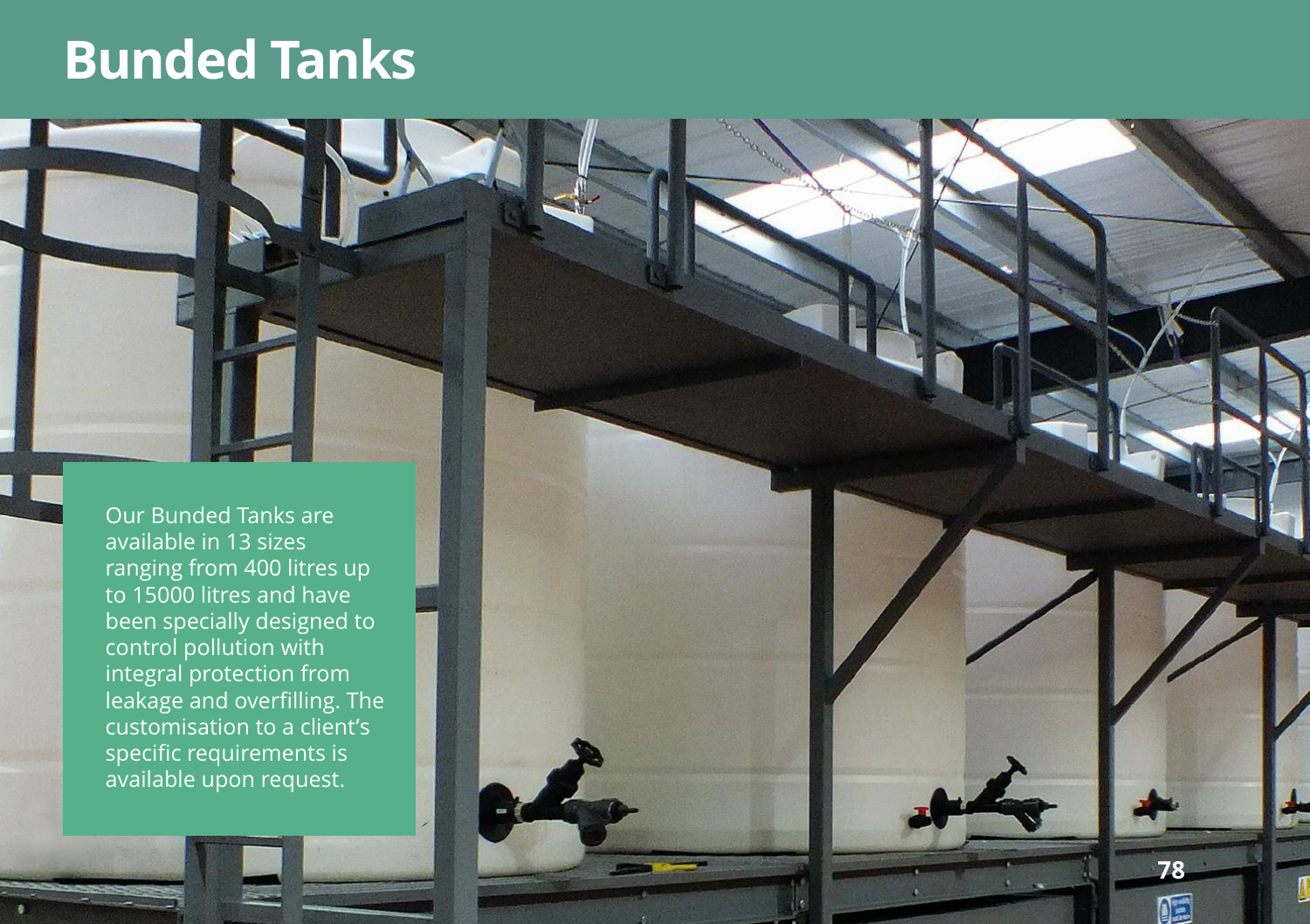## **Closed Top Bunded Tanks 400 Litre to 4000 Litre**

Enduratank's Bunded Tanks have been specifically designed with pollution control in mind. The outer tank contains a minimum 110% volume of the inner tank to protect from leakage and over filling. They are designed for the containment of liquids up to a Specific Gravity of 1.5 and assist users in conforming to relevant regulations.



| Code           | <b>Description</b>                | <b>Standard</b><br><b>Colours</b> | <b>Standard</b><br>Lid Size mm | <b>Dimensions</b><br>dia x H mm |
|----------------|-----------------------------------|-----------------------------------|--------------------------------|---------------------------------|
| <b>CTB400</b>  | 400 Litre Closed Top Bunded Tank  | Black/Natural/Green               | 455                            | 1160 x 1580                     |
| CTB800         | 800 Litre Closed Top Bunded Tank  | Black/Natural/Green               | 455                            | 1400 x 1680                     |
| <b>CTB1000</b> | 1000 Litre Closed Top Bunded Tank | Black/Natural/Green               | 455                            | 1400 x 1680                     |
| <b>CTB2500</b> | 2500 Litre Closed Top Bunded Tank | Black/Natural/Green               | 455                            | 1900 x 2300                     |
| CTB4000        | 4000 Litre Closed Top Bunded Tank | Black/Natural/Green               | 620                            | 2600 X 2663                     |

Please note: Tank sizes quoted are subject to a +/- 3% variation

#### **Product helpline 0800 840 4030 79**